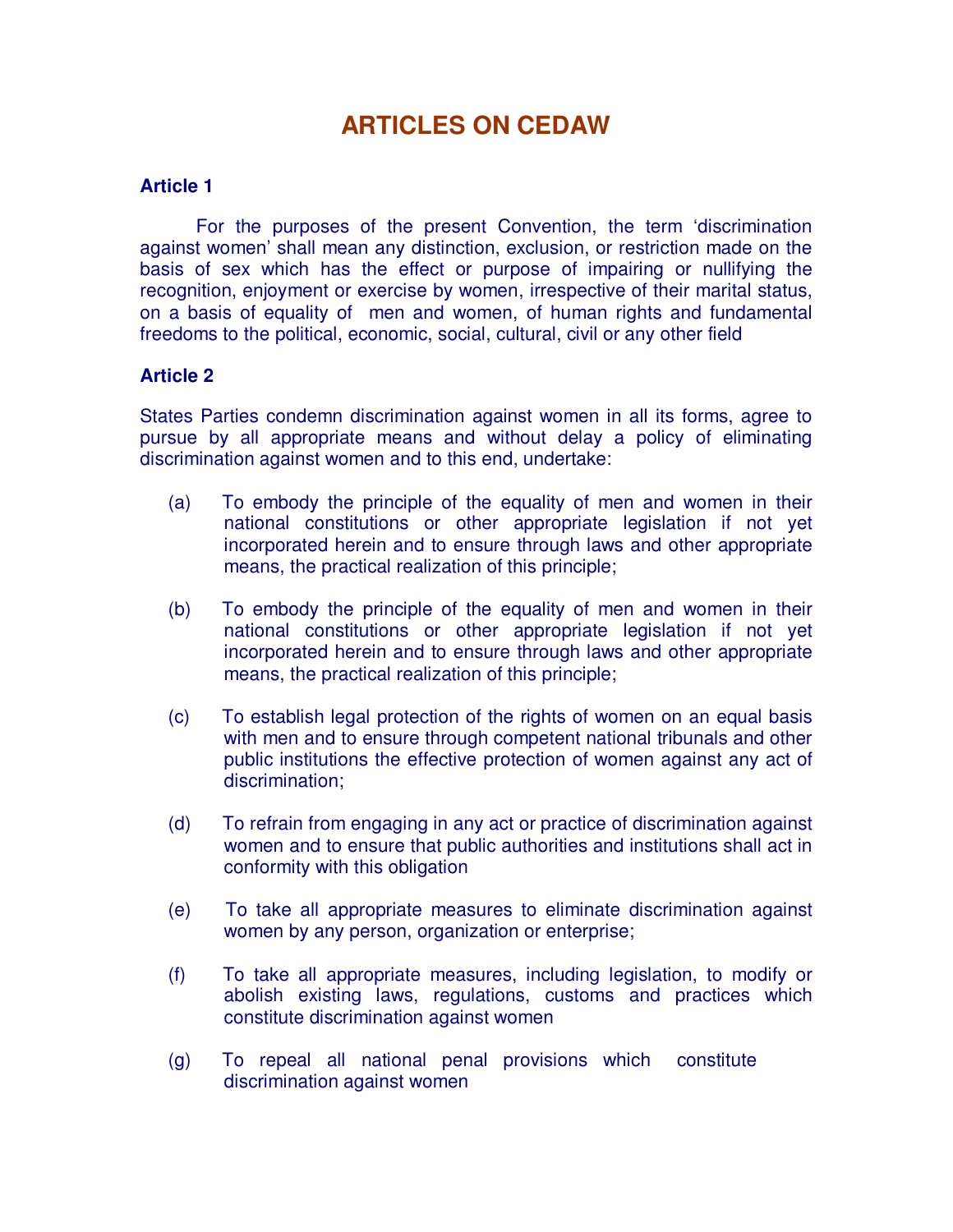# **Article 3**

States Parties shall take in al fields, in particular in the political, social, economic and cultural fields all appropriate measures, including legislation to ensure the full development and advancement of women, for the purpose of guaranteeing them the exercise and enjoyment of human rights and fundamental freedoms on a basis of equality with men.

#### **Article 4**

- 1. Adoption by States Parties of temporary special measures aimed at accelerating de facto equality between men and women shall not be considered discrimination as defined in the present convention, but shall in no way entail as a consequence the maintenance of unequal or separate standards; these measures shall be discontinued when the objectives of equality of opportunity and treatment have been achieved.
- 2. Adoption by States Parties of special measures, including those measures contained in the present Convention, aimed at protecting maternity shall not be considered discriminatory.

# **Article 5**

States Parties shall take all appropriate measures:

- (a) To modify the social and cultural patterns of conduct of men and women, with a view to achieving the elimination of prejudices and customary and all other practices which are based on the idea of the inferiority or the superiority of either of the sexes or on stereotyped roles for men and women.
- (b) To ensure that family education includes a proper understanding of maternity as a social function and the recognition of the common responsibility of men and women in the upbringing and development of their children, it being understood that the interest of the children is the primordial consideration in all cases.

#### **Article 6**

States Parties shall take all appropriate measures, including legislation, to suppress all forms of traffic in women and exploitation of prostitution of women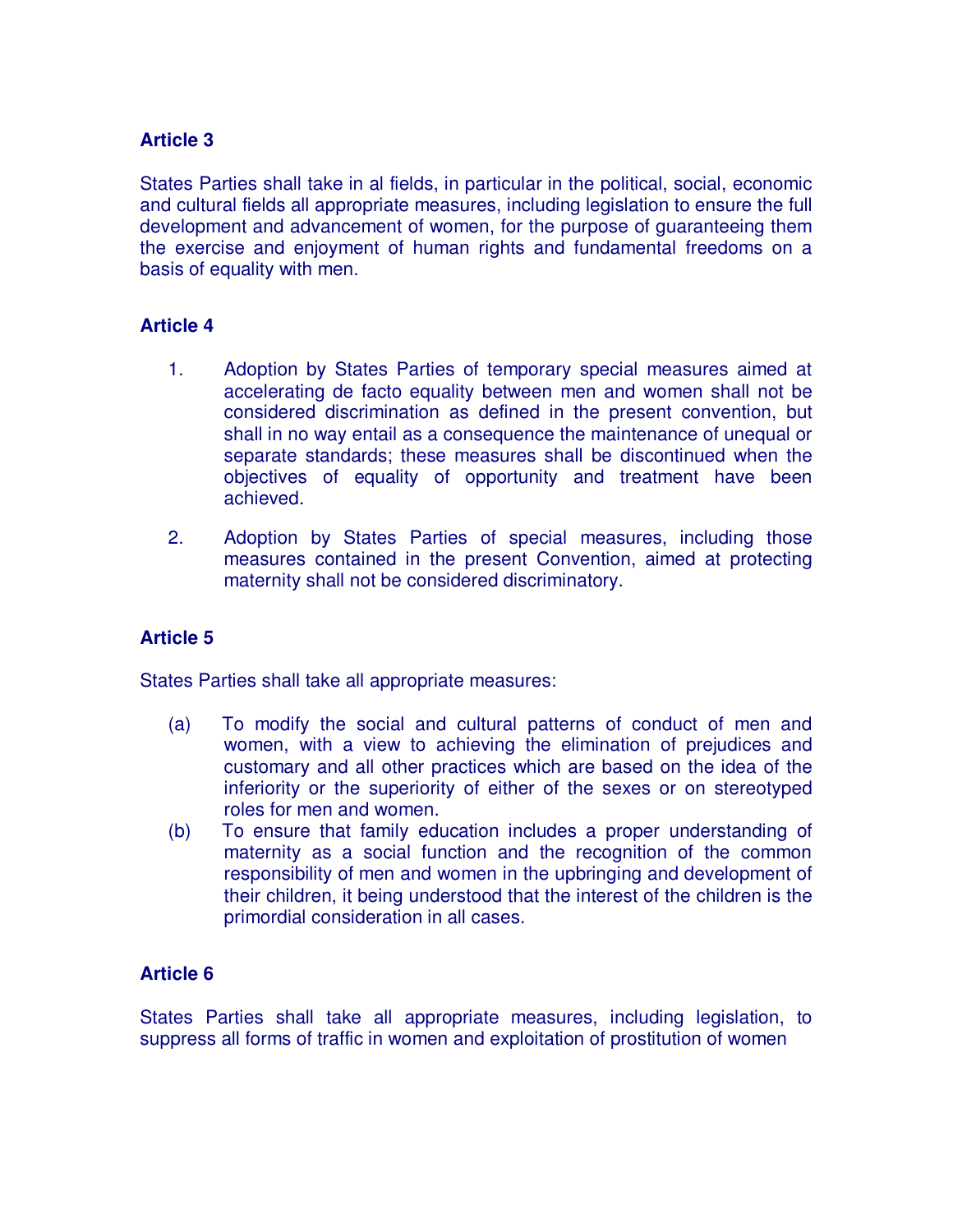# **Article 7**

States Parties shall take all appropriate measures to eliminate discrimination against women in the political and public life of the country and, in particular, shall ensure to women on equal terms with men, the right;

- (a) To vote in all elections and public referenda, and to be eligible for election to all publicly elected bodies;
- (b) To participate in the formulation of government policy and the implementation thereof and to hold public office and perform all public functions at all levels of government;
- (c) To participate in non-governmental organizations and associations concerned with the public and political life of the country.

#### **Article 8**

States Parties shall take all appropriate measures to ensure to women, on equal terms with men and without any discrimination, the opportunity to represent their Governments at the international level and to participate in the work of international organizations.

#### **Article 9**

- 1. States Parties shall grant women equal rights with men to acquire, change or retain their nationality. They shall ensure to particular that neither marriage to an alien nor change of nationality by the husband during marriage nor change of nationality; by the husband during marriage shall automatically change the nationality of the wife, render her stateless or force upon her the nationality of the husband.
- 2. States Parties shall grant women equal rights with men with respect to the nationality of their children.

#### **Article 10**

States Parties shall take all appropriate measures to eliminate discrimination against women in order to ensure to them equal rights with men in the field of education and in particular to ensure, on a basis of equality of men and women.

(a) The same conditions for career and vocational guidance for access to studies and for the achievement of diplomas in educational establishments of all categories in rural as well as in urban areas; this equality shall be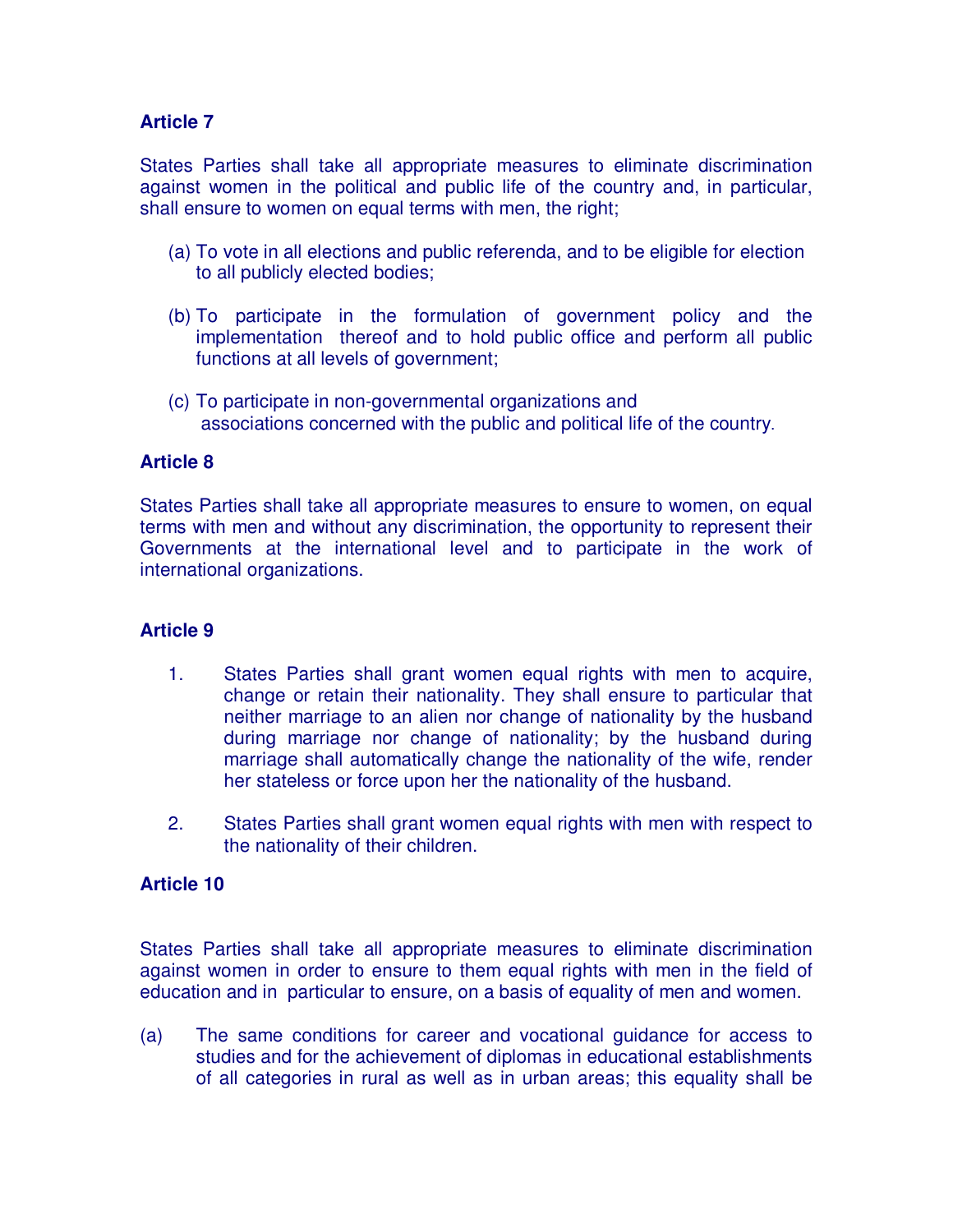ensure in pre-school, general, technical, professional and higher technical education, as well as in all types of vocational training;

- (b) Access to the same curricula, the same examinations, teaching staff with qualifications of the same standard and school premises and equipment of the same quality;
- (c) The elimination of any stereotyped concept of the roles of men and women at all levels and in all forms of education by encouraging coeducation and other types of education which will help to achieve this aim and, in particular, by the revision of text books and school programmes and adaptation of teaching methods.
- (d) The same opportunities to benefit from scholarships and other study grants.
- (e) The same opportunities for access to programmes of continuing education, including adult and functional literacy programmes, particularly those aimed at reducing at the earliest possible time, any gap in education existing between men and women
- . (f) The reduction of female student drop-out rates and the organization of programmes for girls and women who have left school prematurely.
- (g) The same opportunities to participate actively in sports and physical education
- . (h) Access to specific educational information to help to ensure the health and well being of families, including information and advice on family planning.

#### **Article 11**

1. States Parties shall take all appropriate measures to eliminate discrimination against women in the field of employment in order to ensure, on a basis of equality of women and women, the same rights, in particular

(a)The right to work as an inalienable right of all human beings;

(b)The right to the same employment opportunities, including the application of the same criteria for selection in matters of employment'

(c) The right to free choice of profession and employment, the right to promotion, job security and all benefits and conditions of service and the right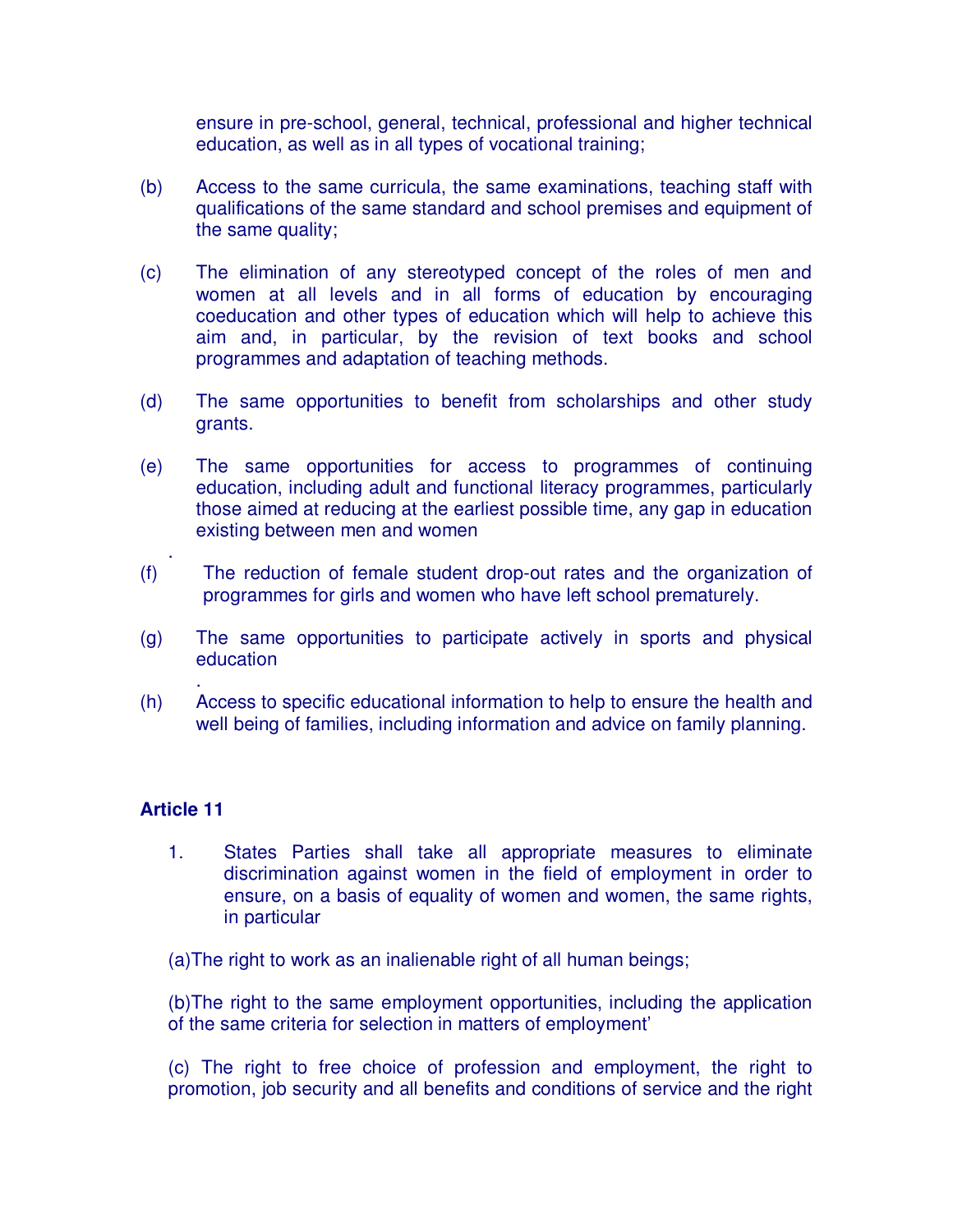to receive vocational training and retraining, including apprenticeships, advanced vocational training and recurrent training.

(d)The right to equal remuneration, including benefits, and to equal treatment in respect of work of equal value, as well as equality of treatment in the evaluation of the quality of work;

(e) The right to social security, particularly in cases of retirement, unemployment, sickness, invalidity and old age and other incapacity to work, as well as the right to paid leave

(f)The right to protection of health and to safety in working conditions, including the safeguarding of the function of reproduction

2. In order to prevent discrimination against women on the grounds of marriage or maternity and to ensure their effective right to work, States Parties shall take appropriate measures;

- (a) (a) To prohibit, subject to the imposition of sanctions, dismissal on the grounds of marriage or of maternity leave and discriminate in dismissals on the basis of marital status;
- (b) To introduce maternity lave with pay or with comparable social benefits without loss of former employment, seniority or social allowance;
- (c) To encourage the provision of the necessary supporting social services to enable parents to combine family obligations with work responsibilities and participation in public life, in particular through promoting the establishment and development of a network of child care facilities
- (d) To provide special protection to women during pregnancy in types of work proved to be harmful to them

3. Protective legislations relating to matters covered in this article shall be reviewed periodically in the light of scientific and technological knowledge and shall be revised, repeated or extended as necessary.

#### **Article 12**

1. States Parties shall take all appropriate measures to eliminate discrimination against women in the field of health care in order to ensure, on a basis of equality of men and women, access to health care services, including those related to family planning.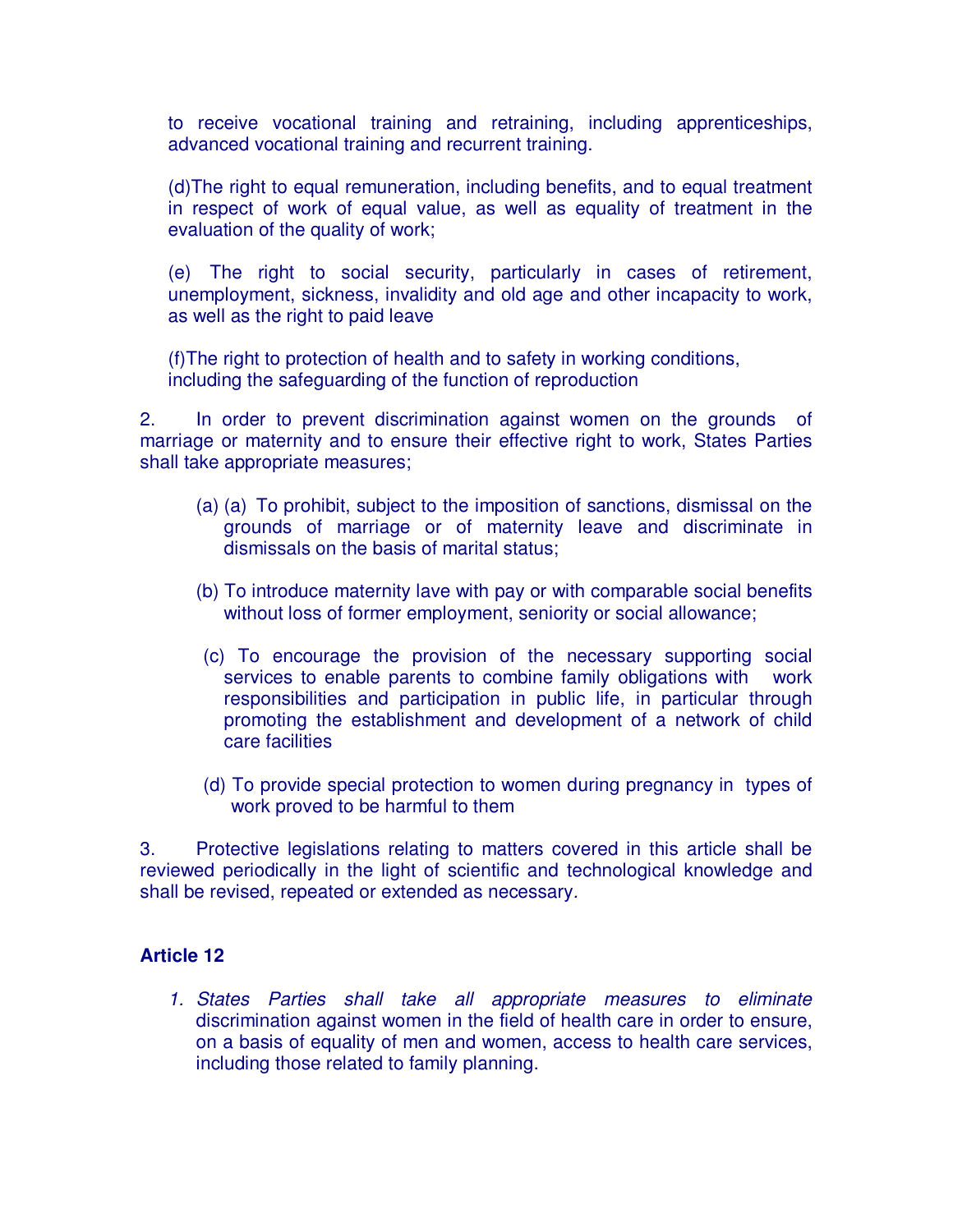2. Notwithstanding the provisions of paragraph 1 of this article, States Parties shall ensure to women appropriate services in connection with pregnancy, confinement and the post natal period, granting free services where necessary, as well as adequate nutrition during pregnancy and lactation

# **Article 13**

- 1. States Parties shall take all appropriate; measure to eliminate discrimination against women in other areas of economic and social life in order to ensure on a basis of equality of men and women, the same rights, in particular:
	- a) The right to family benefits
	- b) The right to bank loans, mortgages and other forms of financial credit
	- c) The right to participate in recreational activities, sports and all aspects of cultural life

## **Article 14**

- 1. States Parties shall take into account the particular problems faced by rural women and the significant roles which rural women play in the economic survival of their families, including their work in the nonmonetized sectors of the economy and shall take all appropriate measures to ensure the application of the provisions of this Convention to women in rural areas.
- 2. States Parties shall take all appropriate measures to eliminate discrimination against women in rural areas in order to ensure, on a basis of equality of men and women, that they participate in and benefit from rural development and, in particular, shall ensure to such women the right;
	- (a) To participate in the elaboration and implementation of development planning at all levels.
	- (b) To have access to adequate health care facilities, including information, counseling and services in family planning
	- (c) To benefit directly from social security programmes.
	- (d)To obtain all types of training and education, formal and non-formal, including that relating to functional literacy, as well as, inter-alia, the benefit of all community and extension services, in order to increase their technical proficiency.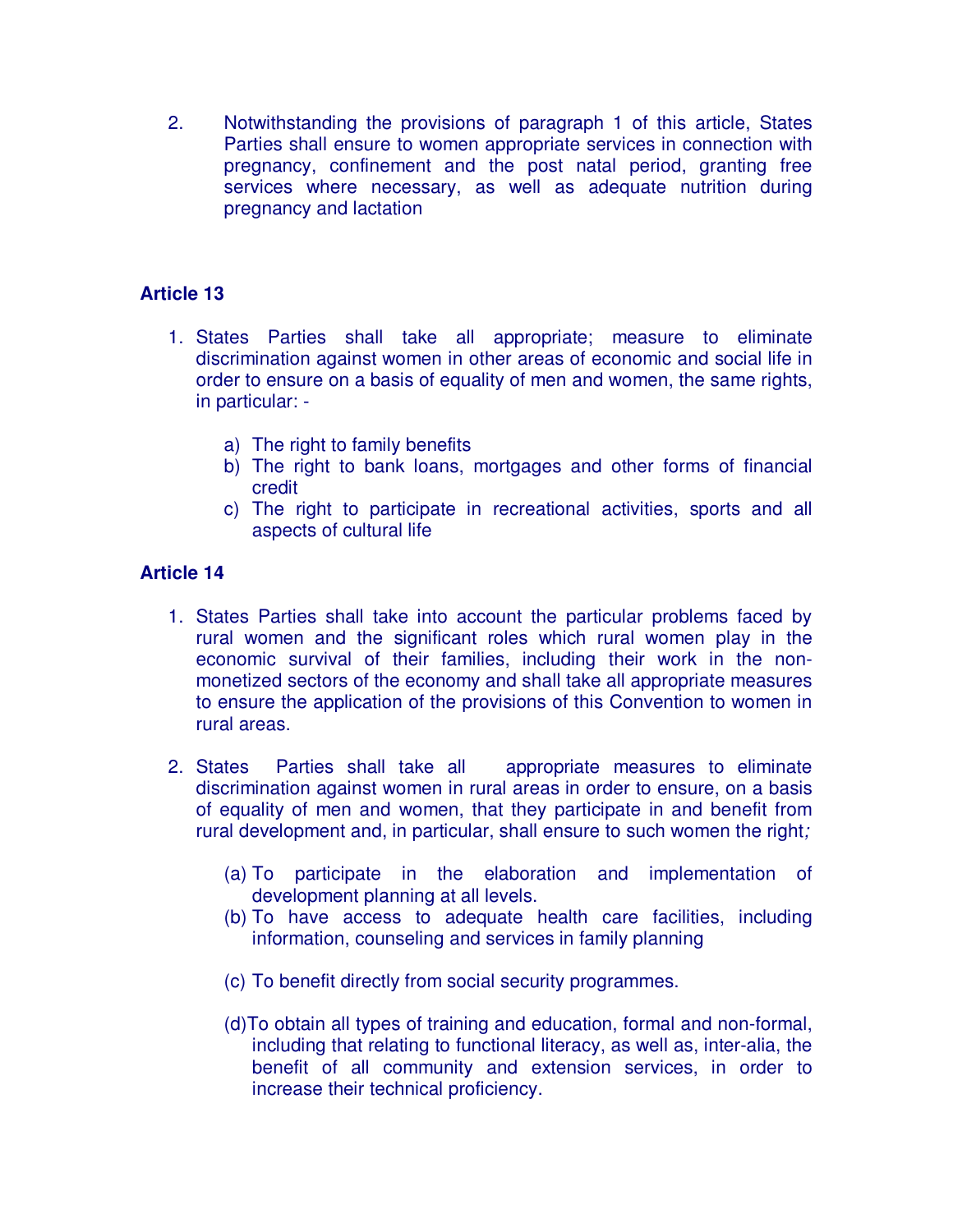- (e) To organize self-help groups and cooperatives in order to obtain equal access to economic opportunities through employment or self-employment.
- (f) To participate in all community activities
- (g) To have access to agricultural credit and loans, marketing facilities, appropriate technology and equal treatment in land and agrarian reform as well as in land resettlement schemes
- (h) To enjoy adequate living conditions, particularly in relation to housing, sanitation, electricity and water supply, transport and communications

## **Article 15**

- 1. States Parties shall accord to women equality with men before the law
- 2. States Parties shall accord to women, in civil matters, a legal capacity identical to that of men and the same opportunities to exercise that capacity, In particular, they shall given women equal rights to conclude contracts and to administer properly and shall treat them equally in all stages of procedure in courts and tribunals.
- 3. States Parties agree that all contracts and all other private instruments of any kind with a legal effect which is directed at restricting the legal capacity of women shall be deemed null and void.
- 4. States Parties shall accord to men and women the same rights with regard to the law relating to the movement of persons and the freedom to choose their residence and domicile.

#### **Article 16**

- 1. States Parties shall take all appropriate measures to eliminate discrimination against women in all matters relating to marriage and family relations and in particular shall ensure, on a basis of equality of men and women;
	- (a) The same right to enter into marriage
	- (b) The same right freely to choose a spouse and to enter into marriage only with their free and full consent